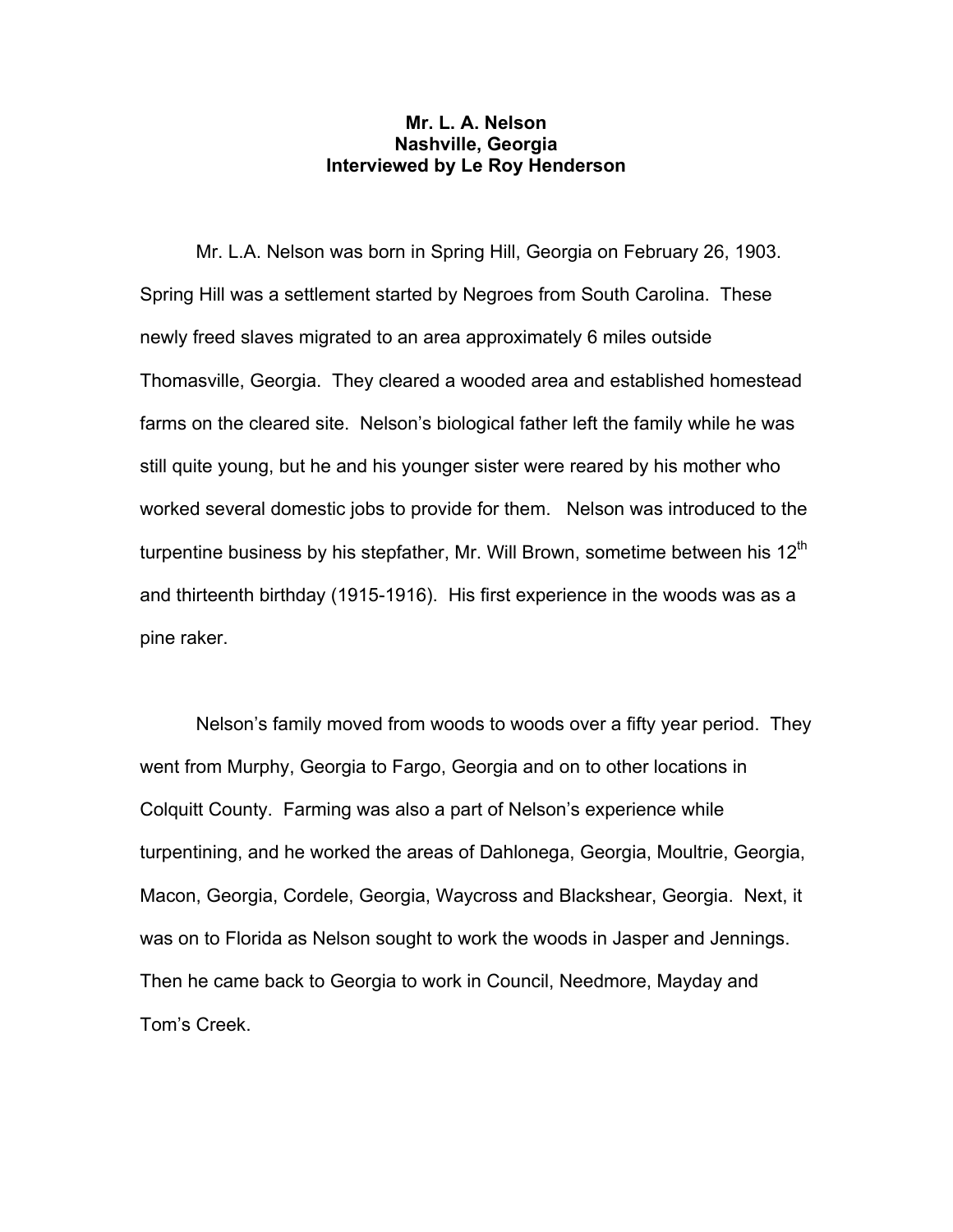Nelson's experiences in the camp and his acquired ability took him from raking pines, to chipping and mauling casks, to tacking tin and pulling boxes, and even to woods rider, and from there to driving trucks. His experience also put him in the employ of many different turpentiners. He began working for Poole and Langdale. Later he worked for S. W. Paul, and the Wetherington family. Nelson describes in great detail, sometimes humorous, and sometimes painful, his experiences over several decades as a turpentiner.

 At the time of this interview Mr. Nelson, or "Stick" as he was fondly called, was ninety eight years old. This interview took place in the summer of 2003, and shortly after its completion, Nelson died. He gives us an accounting of the lives of the people that he worked for, and of those with whom he worked. He gives us a vivid picture of life in the camps-covering camp conditions, bosses, entertainment, sports, money, self employment, food, education, religion, women

and children.

This is his story.

## *Learning to turpentine---first memories*

 Well, when I first started it they did what you call rake pines. Get you a hoe, clean around the bottom of that tree, where the fire wouldn't catch it and burn it up.

 Well, I first started working turpentine when a little boy on down further, place called Fargo.

 You heard tell of the Langdales. Well, I started working for them. I started working for Langdale and Poole.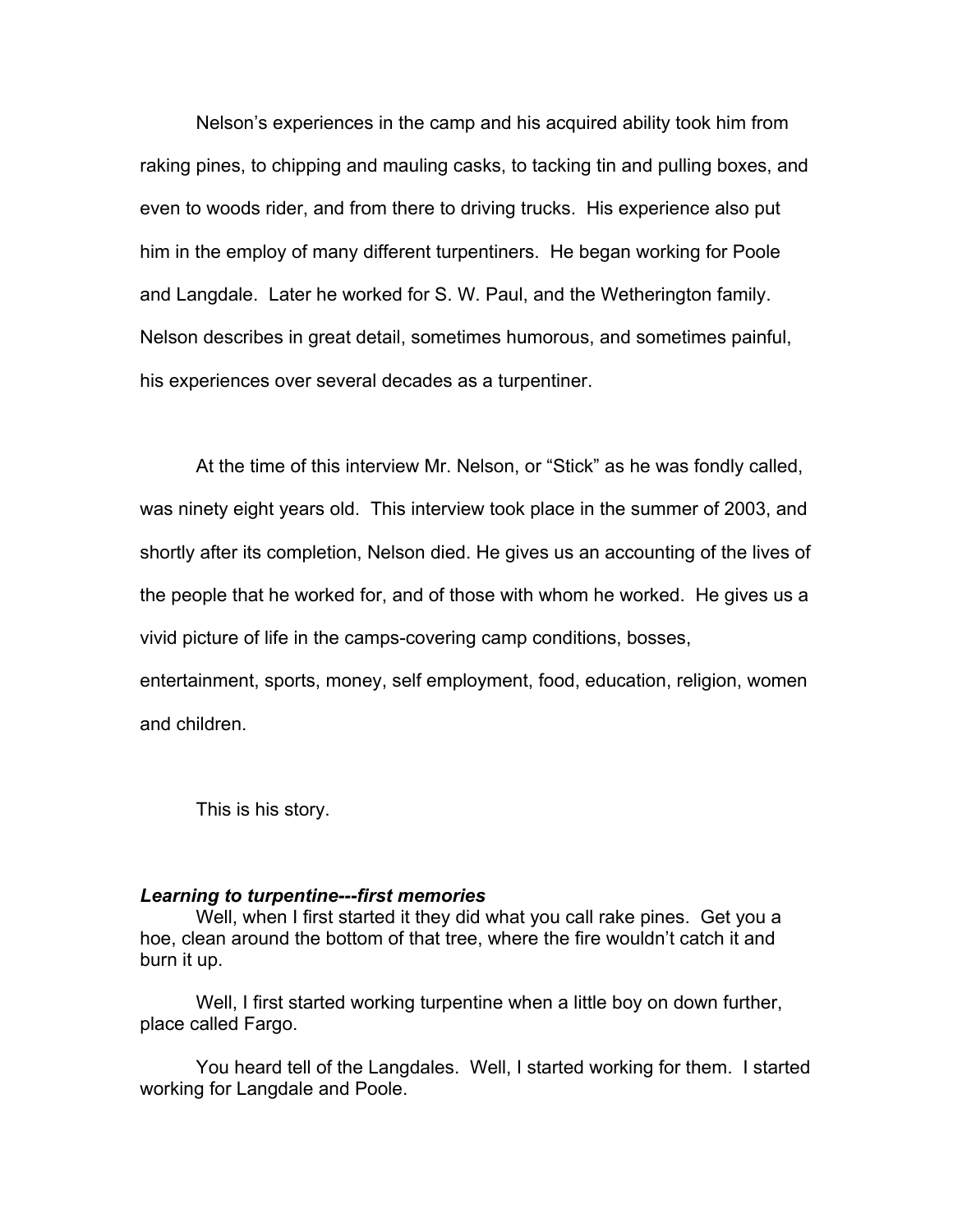First job I had in it was weeding pines, next job in it was chipping boxes, and you chip them boxes, you hung a cup on the bottom of the tree down there, and you cut a streak across there and the gum would run out into that cup. That cup get full, dip it out, put in a barrel, carry it to the still and make rosin and turpentine out of it.

### *Boss men---Woods Riders---Workers and Treatment*

I didn't do no special favor but work, and they didn't do me none. They like to beat on people, they tell you how they gon' kick you or hit you or something. I tell him don't you put your foot on me. I never got kicked by none and I never have got hit by none. Cause if you done something I didn't like, I told you about it then. Yeah, I told you about it then.

#### *Singing---Entertainment---Jukes*

 They had pianos in a big house there and they called that a Juke Joint. I went in one of the Jukes a many night, all night.

#### *Women and work*

 Chop cotton, hoe peanuts and gather corn and stuff like that. But now, in the turpentine business they could rake pine, theys some women would chip, do anything a man do.

### *Work Ethic*

 What did it teach me? Yes sir, tend to my business and leave the other fellas alone. Now that's the best teaching you can get. Don't give and don't take. That's what keep me in there.

#### *Life in the Camps*

 The white folks, most, didn't too many people, white folks stay in the camp with colored folks.

 But there'd be a white man or two in that camp; the man that owned the camp, and he had what they call a woodsman. And from time to time, camp what I mean, he had what he called a over rider.

 If he was a good man, he was a good man to get along with. But some of them wanted to be kinds important and bigoted, and want to beat you or hit you or something. But if you stood up for yourself, you didn't have no trouble.

### *Camp Life*

You see, you had your privileges.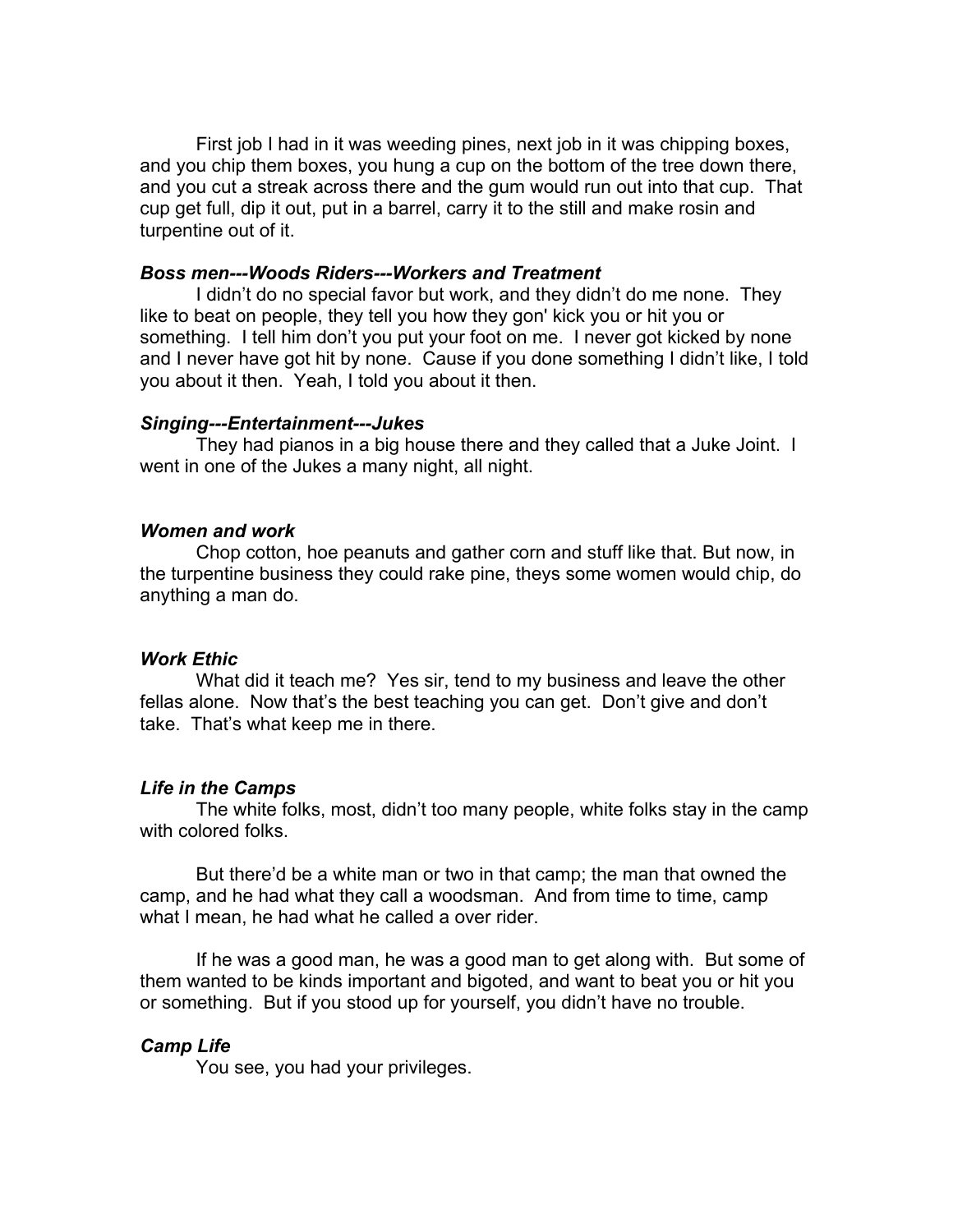I was a good ball player.

 They had teams just like they do now, and they'd go from place to place like they do now.

 Farmers have big plantations; 15-20 plows. Well, you take it that was a big camp, farm. And they'd go , they didn't let the niggers have but three days out the year to play ball and things.

 Tom's Creek, place right below Valdosta down there where that Wetherington woman live there, that was one place, Fargo was another one. Short stop, right field, I could do a little bit of any of it. But it was one thing I didn't like was back stopper. Didn't want that man chunking at me.

 You see, these old big shot farmers would let the niggers off the fourth of July, they play ball the twentieth of May.

 Just a day kinda that they freed them niggers kind of. And that was his all day, the twentieth of May and the fourth of July.

## *Holidays in the Camp*

Christmas, Christmas day you had a week off.

 Thanksgiving, fourth of July, and the twentieth of May, them three days them big shot farmers would get together and the niggers could play ball. But then, I forgot; in turpentine, every Saturday and Sunday you could play ball if you want to.

Oh, it was alright. It was just a bunch of them get together and have fun.

 Yeah, they'd have big eats, that's what they allow, now mostly that boss man would help them prepare a big dinner.

## *Children in the Camp*

They went to school.

 They had, what ah, way back then, colored went to colored schools and whites went to white schools.

 The Langdales yonder in Valdosta got they start out, they daddy built a camp two miles out in the woods.

 Judge Langdale's daddy he raised a bunch of people out there. He had a way to carry them to school. He had a school right there on the job.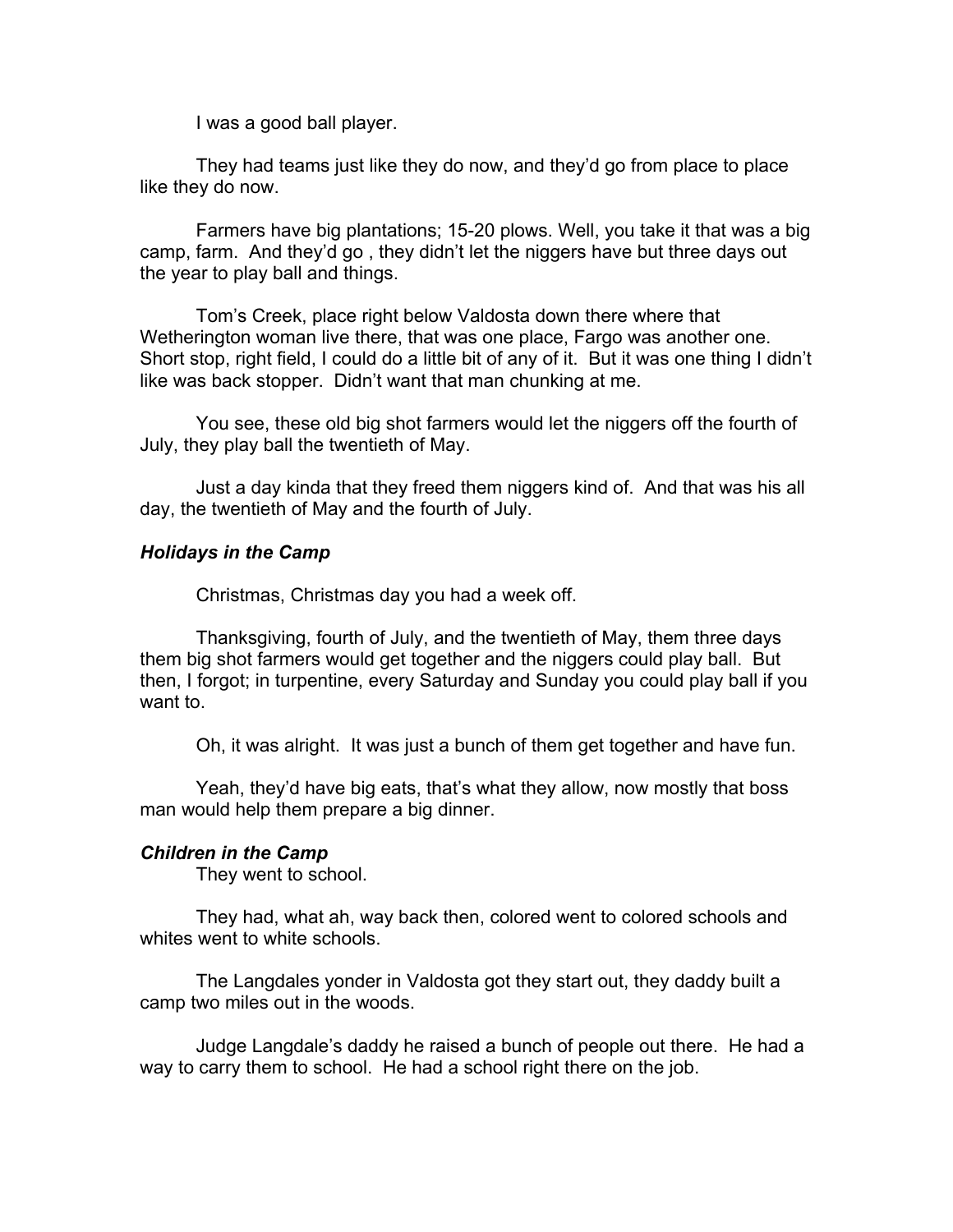When school started, white children always had to go to school. Black children didn't.

Well, I went to school all around. Every where we went I went to school a little bit.

 They didn't compel you to go to school then. You go to school if you want to, and then, if the boss man was willing for you to go to school, you go to school.

 Teachers come up just like they come up now. White children had a good school to go to.

 Poor people had just some old broke down something or other. Had a school now out there to Thomasville, that's where I done the biggest going to school. We got wood, didn't have no lights, and things in school like it is now; and heaters and all that kind of junk. You heated from a wood heater, and then the boys would go out in the woods and cut that wood up. They go out there and cut it long and bring it to the school house and cut it up. Then us little children would tote it in. And there'd be 2 or 3 certain children had to be there when it was cold, every morning to build a fire in that big heater; warm up the school. Out there where I was telling you about, Spring Hill, wasn't but two families out there and they both run a store. One on this end and one the other end. But now you want to get in trouble, you go out there and mess with one of them niggers then. Them two crackers get together and get their crew and run you.

## *Camp Life*

 Everything just about in them camps come to be as one. Yeah, just like family.

 Church time, my momma was a church lady, now my dad wasn't too much of a church man until he died.

 I wish I could count the dollars I heard her sing. All them good old religious songs. Her favorite song was "Gimme That Old Time Religion.

 And them old sisters would get in there, having revival. Sisters would go in there and open up, have their little prayer meeting, then turn it over to the brothers. It was some good times back in them days and it was some bad times. Yes sir.

### *Money*

 President Hoover, he come in here and cut the wages down where a man wouldn't make but a dollar a day, and little boys, young men fifty cent. I was making just as a man.

 Well, that dollar a day wasn't in there then. See, you worked by piece in the fall of the year, you raked pine by the hundred.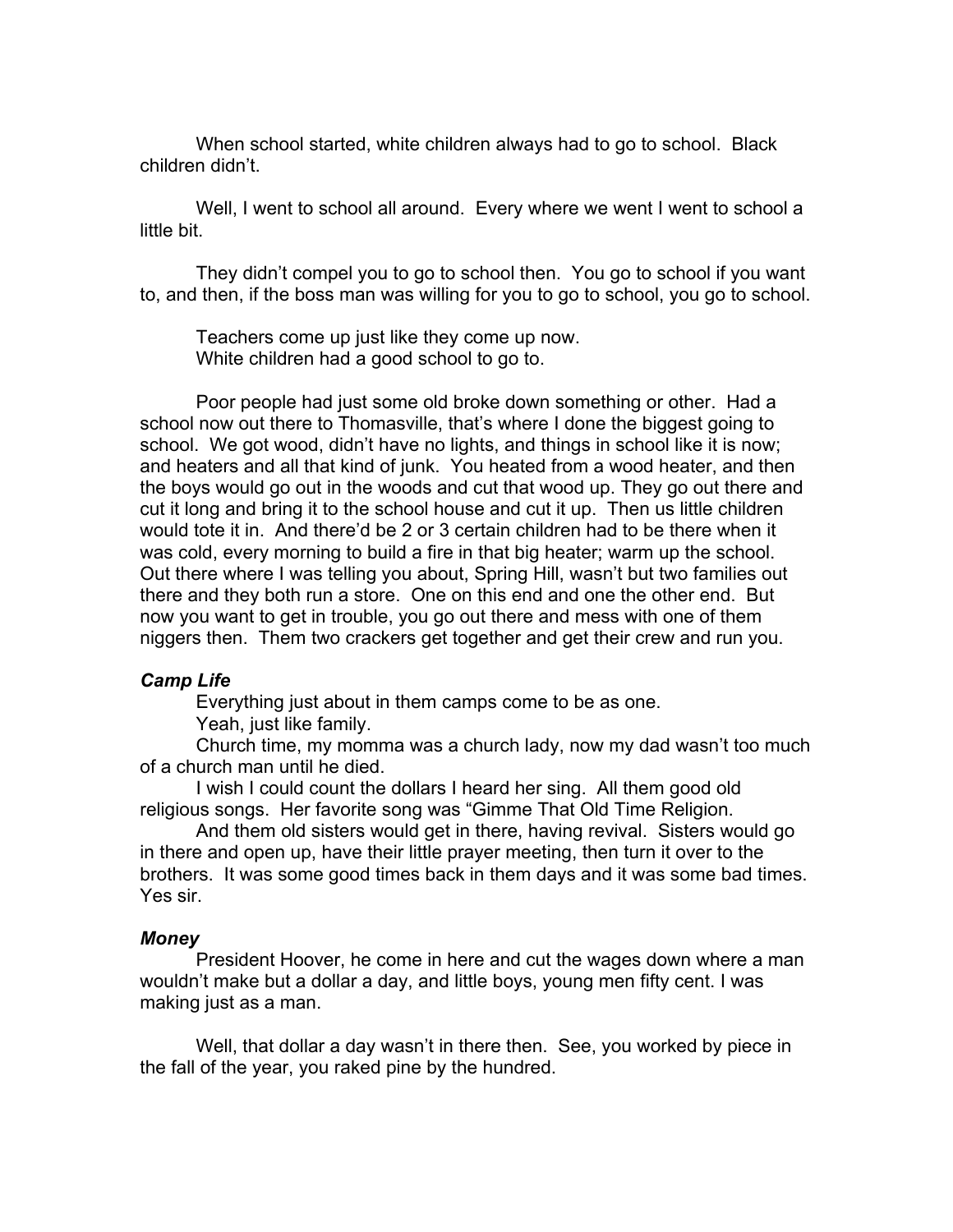Hoover come in there and we was getting two dollars a hundred to rake them pines. He cut it down to fifty cent.

 Where we was getting \$2.50 a thousand for chipping and pulling, he cut it down to a dollar.

 I had rented me about 30,000, and had hired two men to help me work mine.

Make some money.

 I had been doing it for 3 or 4 years for the other fellow and I decided I'd try to do something for myself. And then I'd done left home but I went back and I talked to my daddy about it. He say Kid, he say Kid, say that's a good idea, you can make some money.

I said I wasn't gon'work for that.

 I had all them boxes ready to dip out, and had dipped about half of them. And that Saturday morning was pay day and I walked in the commissary to get paid for all that I got out, where I could pay my mens off. Old man Boyd, the captain, the man that run the camp, say Nelson, I say, Yes Sir. He say, you heard the latest ain't you:? I say yes sir. I say, but what about it? What y'all go do about it? He say well, ain't nothing we can do about it. I say what you say? Ain't nothing we can do about it. Says ah, I say captain Boyd. He used to be a convict captain.

He was a good man, and calm.

 He was the camp man then, but he had been a warden on the chain gang for several years. But he seen in the paper where Langdale and Poole wanted a woodsman and a camp manager, and he come and traded with them. And I say Captain Boyd, I say, now there 25 barrels on the platform, say you gon' cut for them too? He say yeah, everything. I say, now I could see if you was cutting everything in the woods, but that on the platform, I don't see where you oughta cut that. Ought to let that go just like it always been. He say no, I can't do it. I say well, just wait. I start to walk out. He say, ah, Mr. Langdale just call me, told me he's on his way up here. I say well, I'll be waiting on him when he gets here.

 Mister Langdale the old man, not none of them that's in Valdosta now. He drove up there and got out; he drove up to that store. I just stepped to one side there on the porch, and when he got in there he say hey Nelson, I say Mr. Langdale, I say, Mr. Langdale I want to talk to you. He say ah, you done been over to the commissary? I say Yes Sir. He say you want to talk to me over here, or you want to go over there to the office? I say, I'll just wait and go over there to the office. So, we went over there, I explain to him like I did. He, say well, he say, I'm just like you, but I got this to do just like the government say.